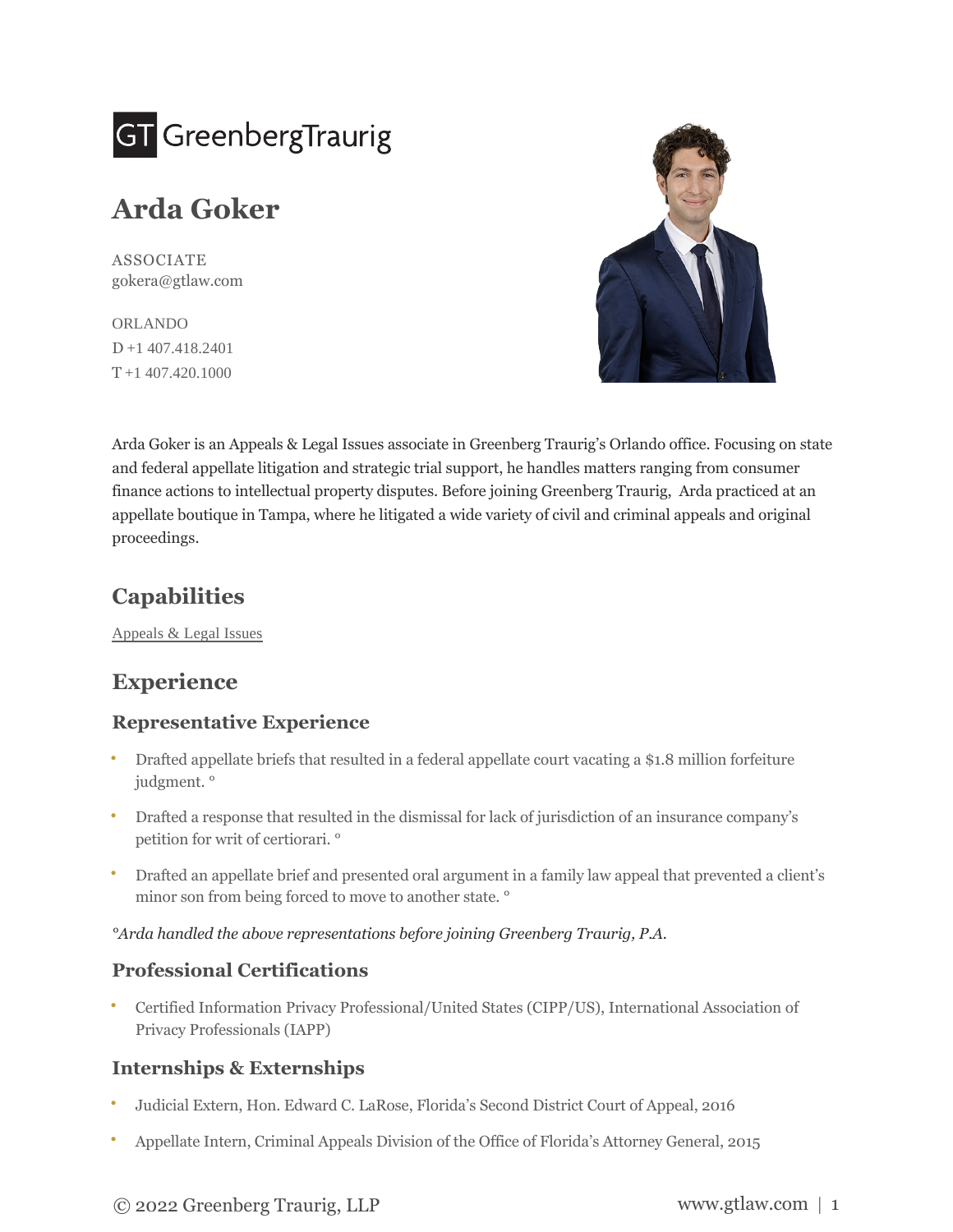

## **Recognition & Leadership**

### **Professional & Community Involvement**

- **•** The Florida Bar
	- **•** Appellate Practice Section
	- **•** Young Lawyers Division
- **•** Orange County Bar Association (OCBA)
	- **•** Appellate Practice Committee
- **•** Hillsborough County Bar Association (HCBA)
	- **•** Appellate Practice Section
- **•** The American Bar Association (ABA)
- **•** International Association of Privacy Professionals (IAPP)
- **•** American Constitution Society (ACS)

### **Credentials**

#### **Education**

- **•** J.D., *cum laude*, Stetson University College of Law, 2017
	- **•** Notes & Comments Editor, *Stetson Law Review*
	- *Highest Grade Designations:* Appellate Practice & Advocacy; Legal Research & Writing I and II; Interviewing & Counseling; White Collar Crime; and Criminal Procedure – Adjudication **•**
	- **•** Suzanne Armstrong Memorial Award for Excellence in Legal Research & Writing
- **•** B.A., University of Central Florida, 2014

#### **Admissions**

- **•** Florida
- **•** U.S. District Court for the Middle District of Florida
- **•** U.S. Court of Appeals for the Eleventh Circuit

#### **Languages**

**•** Turkish

### **News, Insights & Events**

© 2022 Greenberg Traurig, LLP [www.gtlaw.com](https://www.gtlaw.com/en/) | 2